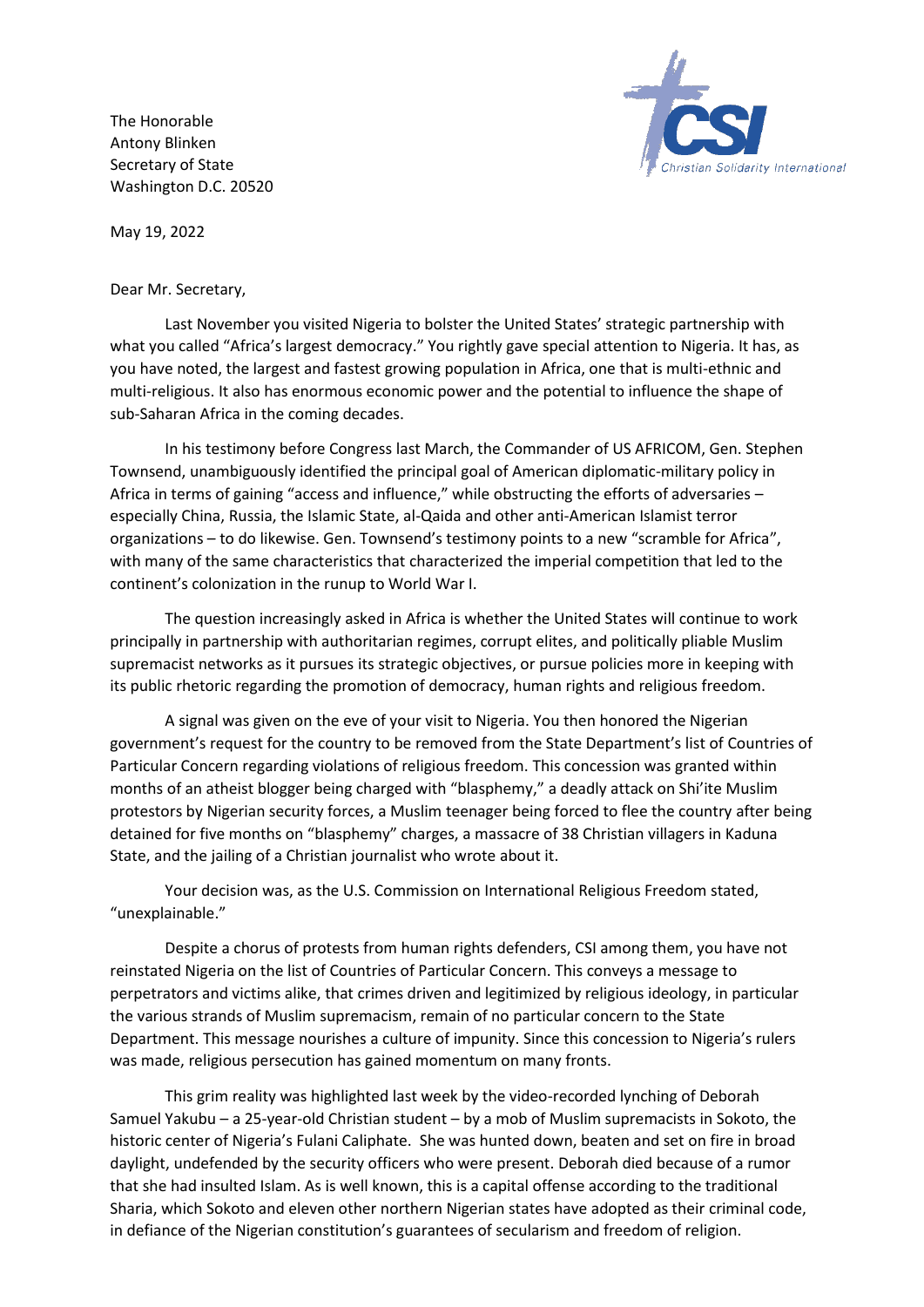Scarcely less disturbing than this deadly hate crime was the response of Nigeria's President Muhammadu Buhari. While President Buhari criticized Deborah's murderous assailants for taking the law into their own hands, he refused to say that Deborah did not deserve to die. Instead, he warned that "Muslims all over the world demand respect for [Islam's] Holy Prophets." Meanwhile, violent demonstrators in Sokoto lent muscle to their president's menacing message by desecrating churches and attacking Christian-owned businesses, while demanding the release of two of Deborah's suspected killers.

While the lynching of Deborah was captured on camera and fleetingly caught the attention of mainstream media, she was far from the only Christian murdered since your visit to Nigeria. Over 900 Christians were killed by Boko Haram, the Islamic State (West Africa Province) and Fulani Muslim militias during the first three months of this year, according to the International Society for Civil Liberty and the Rule of Law (Intersociety). These murders are hate crimes, driven and legitimized by Muslim supremacism.

For years, CSI has been receiving reports every few days from Nigerian human rights defenders of indigenous Christians being killed or displaced in religious cleansing exercises by Fulani terrorists, especially in the Middle Belt. Already in January 2020, this evidence compelled CSI to issue a Genocide Warning for Nigeria. Great weight was given to this Genocide Warning by the 2020 report of the UK All Party Parliamentary Group for International Freedom of Religion or Belief, aptly entitled: *Nigeria: Unfolding Genocide*.

President Biden has recently declared that the world now stands at an inflection point, out of which will emerge a "new world order" under American leadership. The world, and especially Africa, is watching to see whether the United States will lead the Nigerian power structure with which it has a strategic partnership towards respect for human dignity and religious freedom, or continue to sacrifice powerless Nigerians, and Nigeria's vulnerable Christian communities, in pursuit of its goals in the current scramble for Africa.

As immediate, small first steps to place the United States on the side of democracy, human rights and religious freedom, CSI urges you to:

- 1) Return Nigeria to the U.S.'s Countries of Particular Concern list.
- 2) Post on the State Department's website the suppressed testimony presented to you in person by the Rev. Joseph Hayeb during your meeting with civil society representatives in Abuja on November 19, 2021.
- 3) Declare that no one should die for exercising their right to free speech.
- 4) Undertake a campaign diplomatic or otherwise to bring Deborah Samuel Yakubu's killers and their accomplices, many of whom identified themselves on video, to justice.
- 5) Dispatch the Ambassador for International Religious Freedom, Rashad Hussain, to Nigeria to offer condolences to the family of Deborah Samuel Yakubu, and the victims of the many other religiously-motivated hate crimes committed in Nigeria.
- 6) Begin to impose material consequences on the United States' strategic partners in Abuja in response to the ill-treatment of Christians, Shi'ite Muslims, atheists, and others.

Much more will, of course, need to be done to steer Nigeria away from autocracy and religious oppression, and toward genuine democracy and respect for human rights. But these will be important first bilateral steps. Regarding multilateral steps, I repeat the appeal made by CSI when the